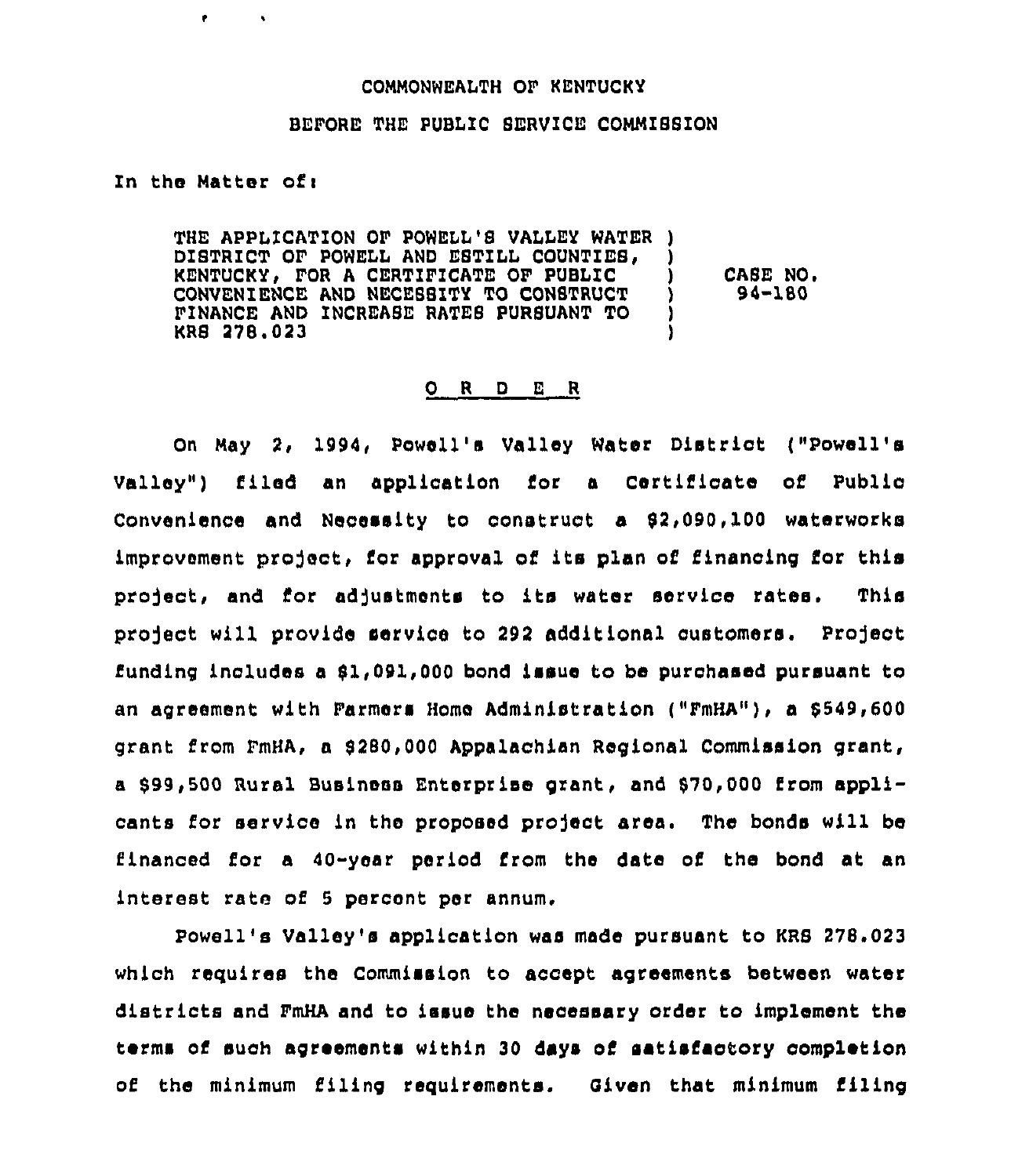regui rements were met in this case on May 2, 1994, KRS 278. 023 does not grant the Commission any discretionary authority to modify or reject any portion of this agreement.

IT IS THEREFORE ORDERED that:

**All Controllers** 

1. Powell's Valley is hereby granted a Certificate of Public Convenience and Necessity for the proposed construction project.

2. Powell's Valley's proposed plan of financing with FmHA is accepted,

3. Powell's Valley is authorized to issue bonds not to exceed 81,091,000 to be held or insured by FmHA.

4. Powell's Valley shall file a copy of the "as-built" drawings and a certified statement that the construction has been satisfactorily completed in accordance with the contract plans and specifications within 60 days of the substantial completion of the construction certificated herein.

5. The rates set out in Appendix A, which is attached hereto and incorporated herein, are the rates approved for service rendered on and after the date of this Order.

6. Powell's Valley shall submit its revised tariff setting out the rates in Appendix <sup>A</sup> within 30 days of the date of this Order.

7. Powell's Valley shall monitor the adeguacies of the expanded water distribution system after construotion. If the level of service is inadeguate or declining or the pressure to any customer falls outside the requirements of 807 KAR Si066, Section

 $-2-$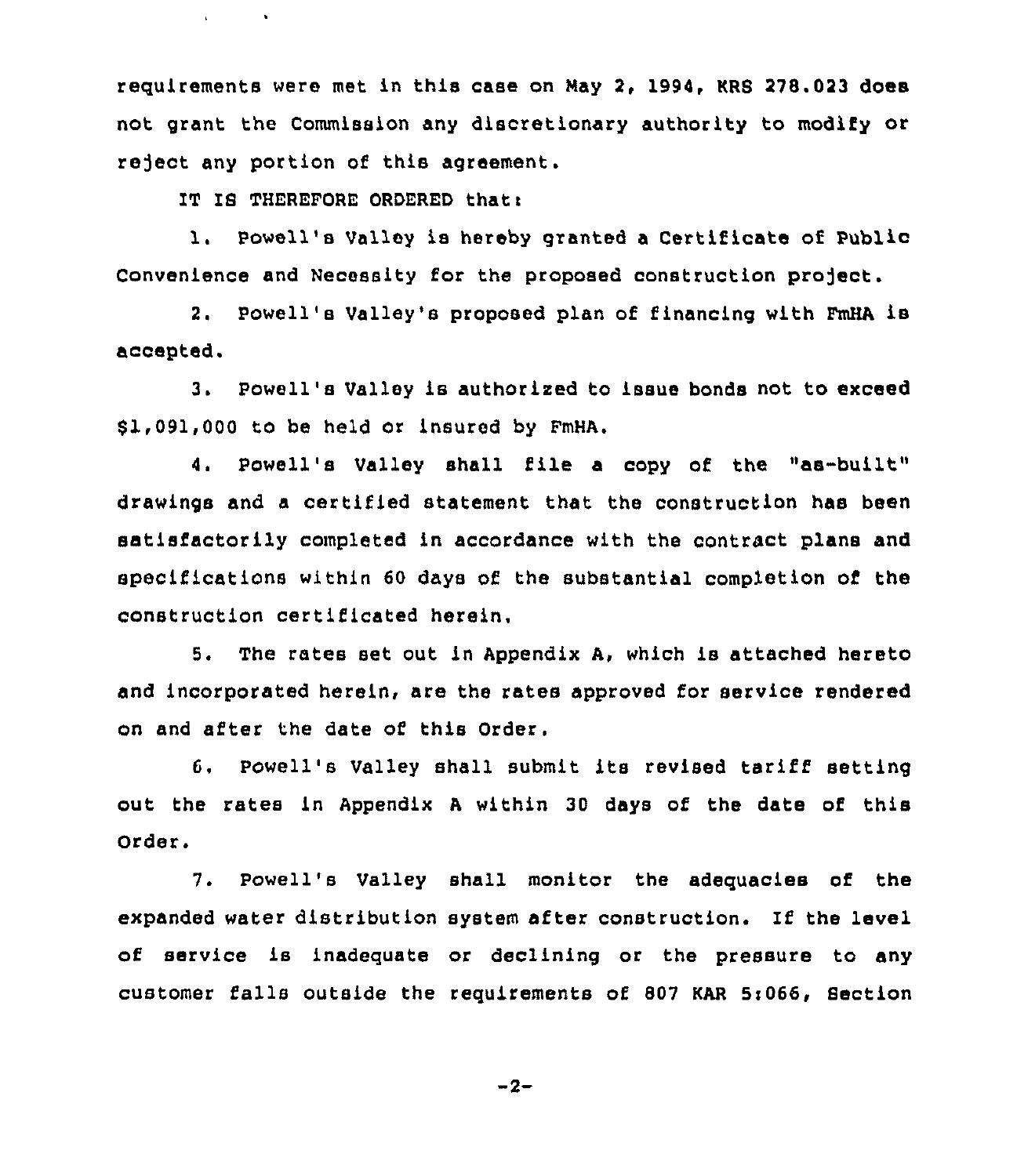5(1), Powell's Valley shall take immediate action to bring the ayatem into compliance with Commission regulations.

Nothing contained herein shall be deemed a warranty of the Commonwealth of Kentucky, or any agency thereof, of the financing herein accepted.

Done at Frankfort, Kentucky, this 23rd day of May, 1994.

PUBLIC SERVICE COMMISSION

rman

ATTEST:

Executive Director

 $\mathbf{v} = \mathbf{v} \times \mathbf{v}$